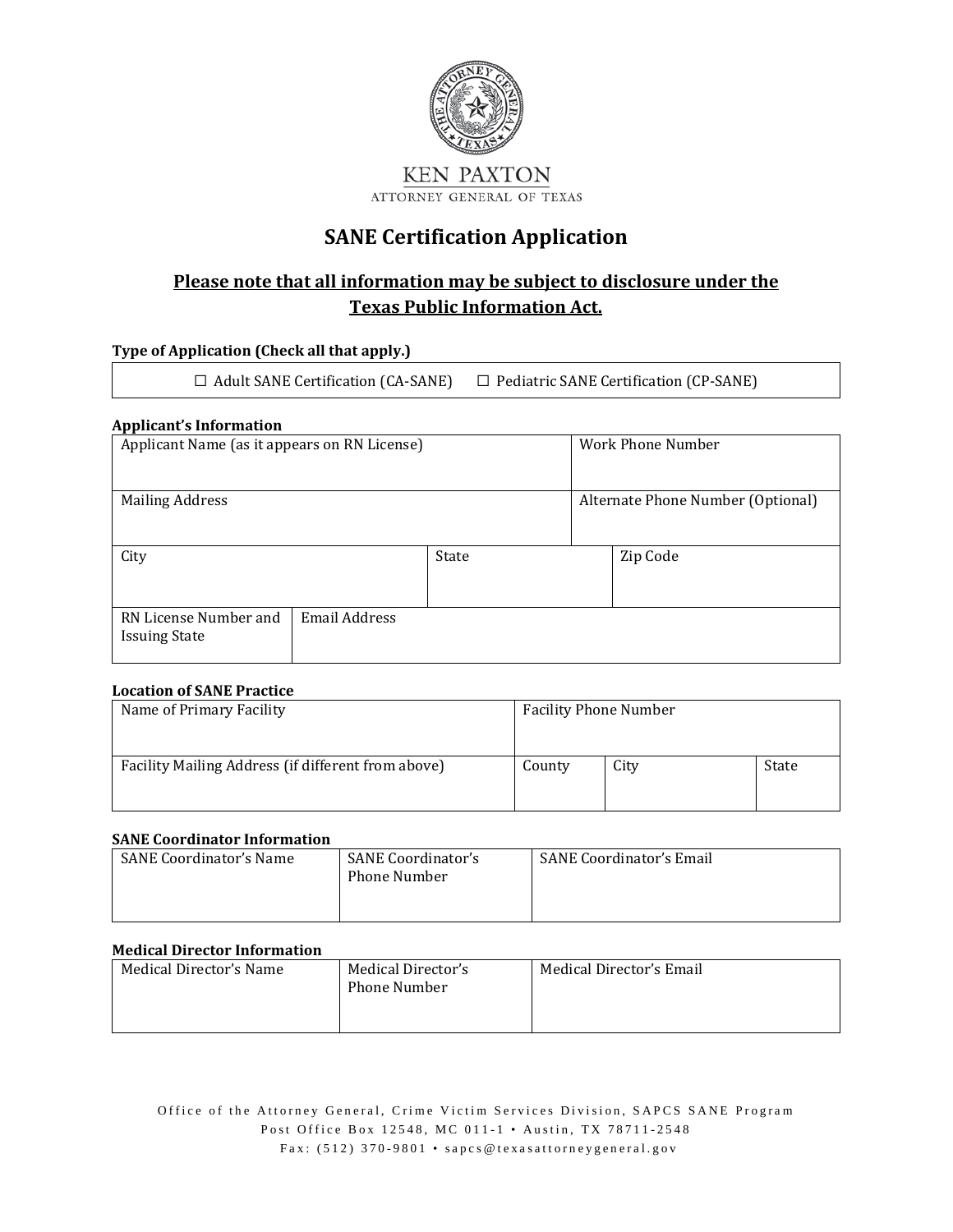

ATTORNEY GENERAL OF TEXAS

## **SANE Verification Form**

### *Applicant Verification*

I, \_\_\_\_\_\_\_\_\_\_\_\_\_\_\_\_\_\_\_\_\_\_\_\_\_\_\_\_\_\_\_\_\_\_\_\_\_\_\_\_\_\_\_\_\_\_\_\_\_\_\_\_\_ (*print name*), verify that all minimum requirements for SANE Certification have been completed as required by the OAG. I verify that I have a minimum of two years direct contact with patients (active practice) as an RN within the last five years at the time the application for Certification is submitted. I verify that all information provided in this application and other supporting documentation is true and correct to the best of my knowledge. I authorize any organization or individual who has information relating to my application to release it to the OAG as needed to process this application. I understand that the OAG or any agent or representative of the office, has the right to review, investigate and verify the information provided. I understand it is my own responsibility to maintain all documents (including copies of this application). It is not the responsibility of the OAG to maintain my documentation on my behalf. I must maintain my documentation as I may be subject to audit at any time. I understand and agree that if false, misleading, or intentionally incomplete information is provided my application may be denied, could result in the revocation of my SANE certification, or I may be subject to any other penalties authorized by law.

**Applicant's Signature Date**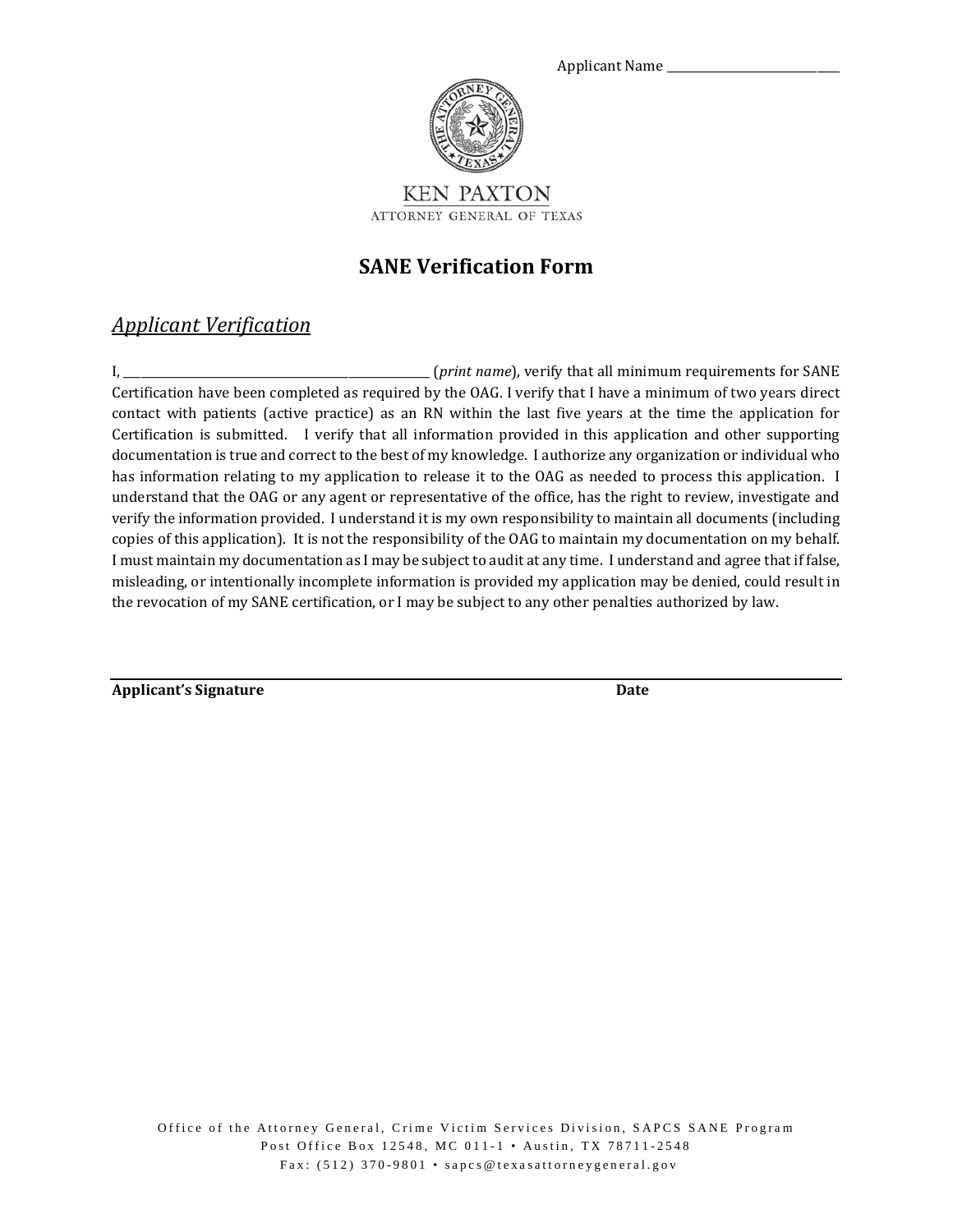| <b>Applicant Name</b> |  |
|-----------------------|--|
|-----------------------|--|

Exam Type \_\_\_\_\_\_\_\_\_\_\_\_\_\_\_\_\_\_\_\_\_\_\_\_\_\_\_\_\_\_\_\_\_\_\_\_



KEN PAXTON ATTORNEY GENERAL OF TEXAS

# **SANE Clinical Requirement Form**

|                                                   | Exam Date                                          | Preceptor's<br>License Type          | Preceptor Name (Printed)                   | Preceptor Name (Signature)                                                                                                                |
|---------------------------------------------------|----------------------------------------------------|--------------------------------------|--------------------------------------------|-------------------------------------------------------------------------------------------------------------------------------------------|
| Exam                                              |                                                    |                                      |                                            | I verify that I observed the applicant complete<br>this exam.                                                                             |
|                                                   | Exam Type<br>$\square$ Pelvic<br>$\Box$ Well Child |                                      |                                            |                                                                                                                                           |
|                                                   |                                                    | $\Box$ Medical Forensic $\Box$ Acute | $\Box$ Non – Acute $\Box$ Adult Simulation | $\Box$ Adult $\Box$ Adolescent $\Box$ Prepubescent                                                                                        |
|                                                   | Exam Date                                          | Preceptor's<br>License Type          | Preceptor Name (Printed)                   | Preceptor Name (Signature)                                                                                                                |
| Exam                                              |                                                    |                                      |                                            | I verify that I observed the applicant complete<br>this exam.                                                                             |
|                                                   | Exam Type<br>$\square$ Pelvic<br>$\Box$ Well Child |                                      |                                            |                                                                                                                                           |
|                                                   |                                                    | $\Box$ Medical Forensic $\Box$ Acute | $\Box$ Non - Acute $\Box$ Adult Simulation | $\Box$ Adult $\Box$ Adolescent $\Box$ Prepubescent                                                                                        |
|                                                   | Exam Date                                          | Preceptor's<br>License Type          | Preceptor Name (Printed)                   | Preceptor Name (Signature)                                                                                                                |
| Exam                                              |                                                    |                                      |                                            | I verify that I observed the applicant complete<br>this exam.                                                                             |
|                                                   | Exam Type<br>$\Box$ Pelvic<br>$\Box$ Well Child    |                                      |                                            |                                                                                                                                           |
|                                                   |                                                    | $\Box$ Medical Forensic $\Box$ Acute | $\Box$ Non – Acute $\Box$ Adult Simulation | $\Box$ Adult $\Box$ Adolescent $\Box$ Prepubescent                                                                                        |
|                                                   | Exam Date                                          | Preceptor's<br>License Type          | Preceptor Name (Printed)                   | Preceptor Name (Signature)                                                                                                                |
| Exam                                              |                                                    |                                      |                                            | I verify that I observed the applicant complete<br>this exam.                                                                             |
|                                                   | Exam Type<br>$\Box$ Pelvic<br>$\square$ Well Child |                                      |                                            |                                                                                                                                           |
|                                                   |                                                    |                                      |                                            | $\Box$ <b>Medical Forensic</b> $\Box$ Acute $\Box$ Non - Acute $\Box$ Adult Simulation $\Box$ Adult $\Box$ Adolescent $\Box$ Prepubescent |
| Page $\rule{1em}{0.15mm}$ of $\rule{1em}{0.15mm}$ |                                                    |                                      |                                            |                                                                                                                                           |